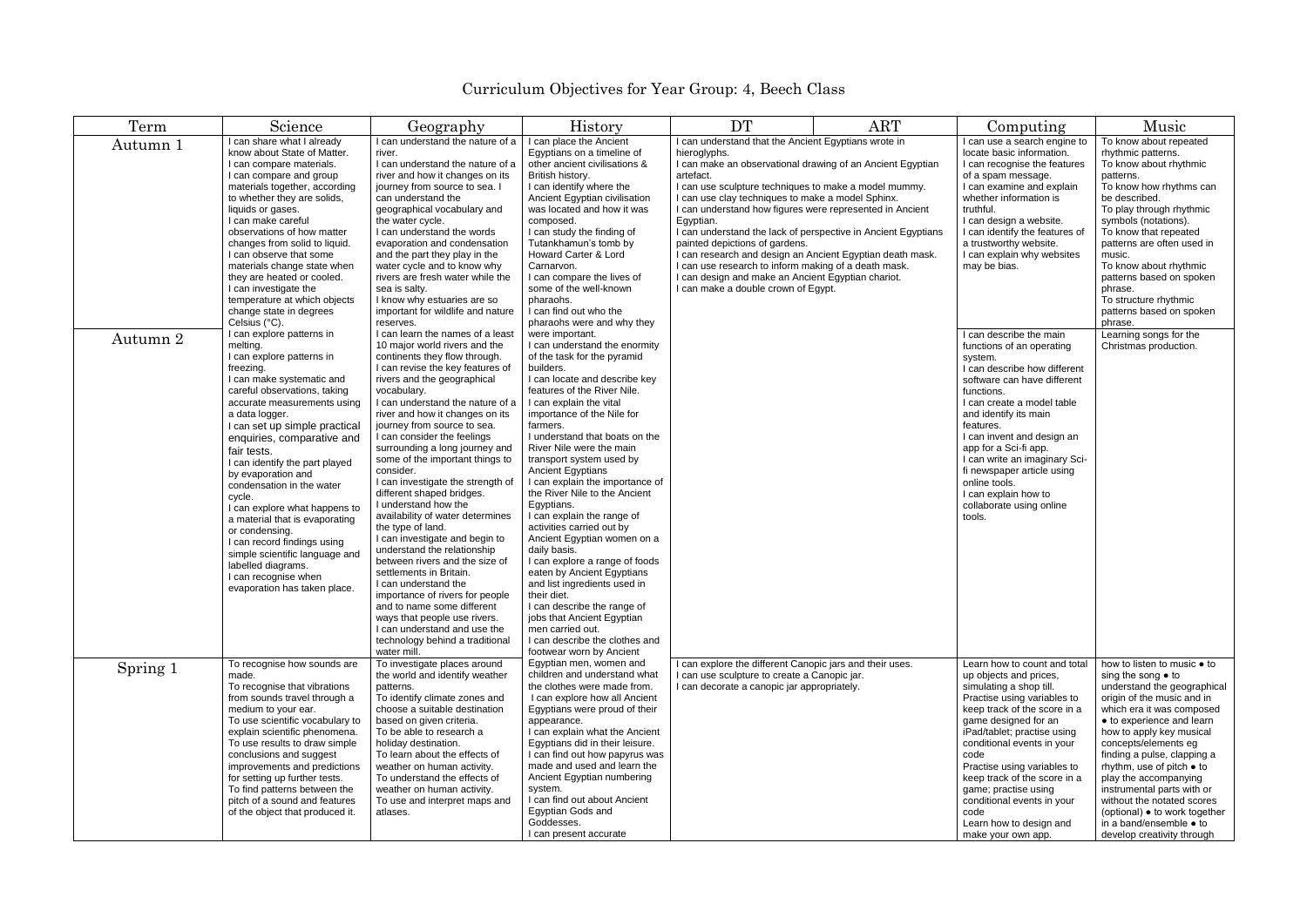|          |                                                                                                                                                                                                                                                                                                                                                                                                                                       |                                                                                                                                                                                                                                                                                                                                                                                                                          | research in a clear way.<br>I can find out about the<br>pyramids of Ancient Egypt.<br>I can share my knowledge of<br>Ancient Egypt.                                                                                                                                                                                                                                                                                                                                                                                                                                                                                                                                                                                                                                                                                                                                                                                                                                                                               |                                                                                                                                                                                           | Practise using variables and<br>conditional events in code<br>and debugging when there<br>is a problem.                                                                                                                                                                                                                                                                        | improvising and composing<br>within the song $\bullet$ to<br>understand and use the<br>pentatonic scale while<br>improvising and composing<br>• to experience links to<br>other areas of the curriculum<br>(see Extension Activities) .<br>to recognise the style of the<br>music and to understand its<br>main style indicators • to<br>understand and use general<br>musical vocabulary and<br>specific vocabulary linked to<br>the song (see Keywords<br>document) • to undertake all<br>these independently                                                                                                                                                                                                                                                                                                                                                                                                                                                                                                               |
|----------|---------------------------------------------------------------------------------------------------------------------------------------------------------------------------------------------------------------------------------------------------------------------------------------------------------------------------------------------------------------------------------------------------------------------------------------|--------------------------------------------------------------------------------------------------------------------------------------------------------------------------------------------------------------------------------------------------------------------------------------------------------------------------------------------------------------------------------------------------------------------------|-------------------------------------------------------------------------------------------------------------------------------------------------------------------------------------------------------------------------------------------------------------------------------------------------------------------------------------------------------------------------------------------------------------------------------------------------------------------------------------------------------------------------------------------------------------------------------------------------------------------------------------------------------------------------------------------------------------------------------------------------------------------------------------------------------------------------------------------------------------------------------------------------------------------------------------------------------------------------------------------------------------------|-------------------------------------------------------------------------------------------------------------------------------------------------------------------------------------------|--------------------------------------------------------------------------------------------------------------------------------------------------------------------------------------------------------------------------------------------------------------------------------------------------------------------------------------------------------------------------------|-------------------------------------------------------------------------------------------------------------------------------------------------------------------------------------------------------------------------------------------------------------------------------------------------------------------------------------------------------------------------------------------------------------------------------------------------------------------------------------------------------------------------------------------------------------------------------------------------------------------------------------------------------------------------------------------------------------------------------------------------------------------------------------------------------------------------------------------------------------------------------------------------------------------------------------------------------------------------------------------------------------------------------|
| Spring 2 | To identify common<br>appliances that run on<br>electricity.<br>To set up enquires using<br>knowledge of circuits.<br>To recognise some common<br>conductors and insulators.<br>To explore how electrical<br>properties of materials are<br>suited to their function.<br>To explore the purpose of a<br>switch in a circuit.<br>To plan and carry out a fair<br>test.<br>To explore how scientific views<br>have developed over time. | To identify different sources of<br>energy.<br>To explore the future of energy.<br>To construct a working water<br>wheel.<br>To understand how to prevent<br>natural resources (water) from<br>being overused.<br>To understand the impact that<br>humans have on the<br>environment.                                                                                                                                    | To understand how the<br>physical geography of Greece<br>affected how the Ancient<br>Greeks settled.<br>To develop an understanding<br>of city states and the need for<br>democratic rule.<br>To compare attitudes, beliefs<br>and ideas of Athenians and<br>Spartans in Ancient Greece.<br>To research the Trojan Horse<br>comparing sources of<br>information.<br>To use drama to bring the<br>story of the Trojan Horse to<br>life.<br>To find out about the Battle of<br>Marathon, collecting<br>information<br>To create a recount.<br>To evaluate the reliability and<br>validity of different sources<br>about Ancient Greece.<br>To find out the truth behind the<br>stories by cross-referencing<br>with reliable sources.<br>To find out about Alexander<br>the Great and assess different<br>versions of his story.<br>To explore the extent of the<br>Greek Empire created by<br>Alexander the Great.<br>To find out about what was<br>traded between cities in the<br>Archaic and Classical periods. |                                                                                                                                                                                           | Learn how to use a loop to<br>do something repeatedly in<br>a program and create a<br>timer<br>Practise using a loop to do<br>something repeatedly and<br>make a stopwatch<br>Practise using a loop to<br>make a simple countdown<br>timer<br>Learn how to use a loop to<br>make a space animation<br>Learn how to use loops to<br>create animations that<br>repeat infinitely | How to listen to music. • To<br>sing the song. $\bullet$ To<br>understand the geographical<br>origin of the music and in<br>which era it was composed.<br>• To experience and learn<br>how to apply key musical<br>concepts/elements, eg<br>finding a pulse, clapping a<br>rhythm, use of pitch. • To<br>play the accompanying<br>Instrumental parts with or<br>without notated scores<br>(optional) ● To work<br>together in a<br>band/ensemble. • To<br>develop creativity through<br>improvising and composing<br>within the song. • To<br>understand and use the first<br>five notes of the C Major<br>scale while improvising and<br>composing. • To experience<br>links to other areas of the<br>curriculum (see Extension<br>Activities). • To recognise<br>the style of the music and to<br>understand its main style<br>indicators. • To understand<br>and use general musical<br>vocabulary and specific<br>vocabulary linked to the<br>song (see Keywords<br>document). • To undertake<br>all these independently. |
| Summer 1 | To explore the digestive<br>system.<br>To investigate animal diets.<br>To identify the different types<br>of teeth and their functions.<br>To identify the importance of<br>healthy teeth.<br>To report on findings from<br>enquiries.<br>To construct and interpret a<br>variety of food chains.<br>To record findings.                                                                                                              | To be able to locate Europe on<br>a world map and find out about<br>its features.<br>To be able to identify and locate<br>countries in Europe.<br>To be able to identify European<br>countries according to their<br>features.<br>To be able to identify the major<br>capital cities of<br>Europe.<br>To be able to compare two<br>European capital cities.<br>To find out about the human<br>and physical features of a | To research the introduction of<br>coinage in Ancient Greece.<br>To consider what life would<br>have been like for an Ancient<br>Greek child.<br>To understand more about the<br>culture of the Ancient Greeks.<br>To understand what food the<br>Ancient Greeks would have<br>eaten.<br>To understand the importance<br>of temples and become<br>familiar with some of the<br>architectural features of Greek<br>temples.                                                                                                                                                                                                                                                                                                                                                                                                                                                                                                                                                                                        | To explore and draw different textures.<br>To experiment with tone.<br>To experiment with colour.<br>To consider the composition of photographs.<br>To use colour and tone to add detail. |                                                                                                                                                                                                                                                                                                                                                                                | Samba Drumming                                                                                                                                                                                                                                                                                                                                                                                                                                                                                                                                                                                                                                                                                                                                                                                                                                                                                                                                                                                                                |